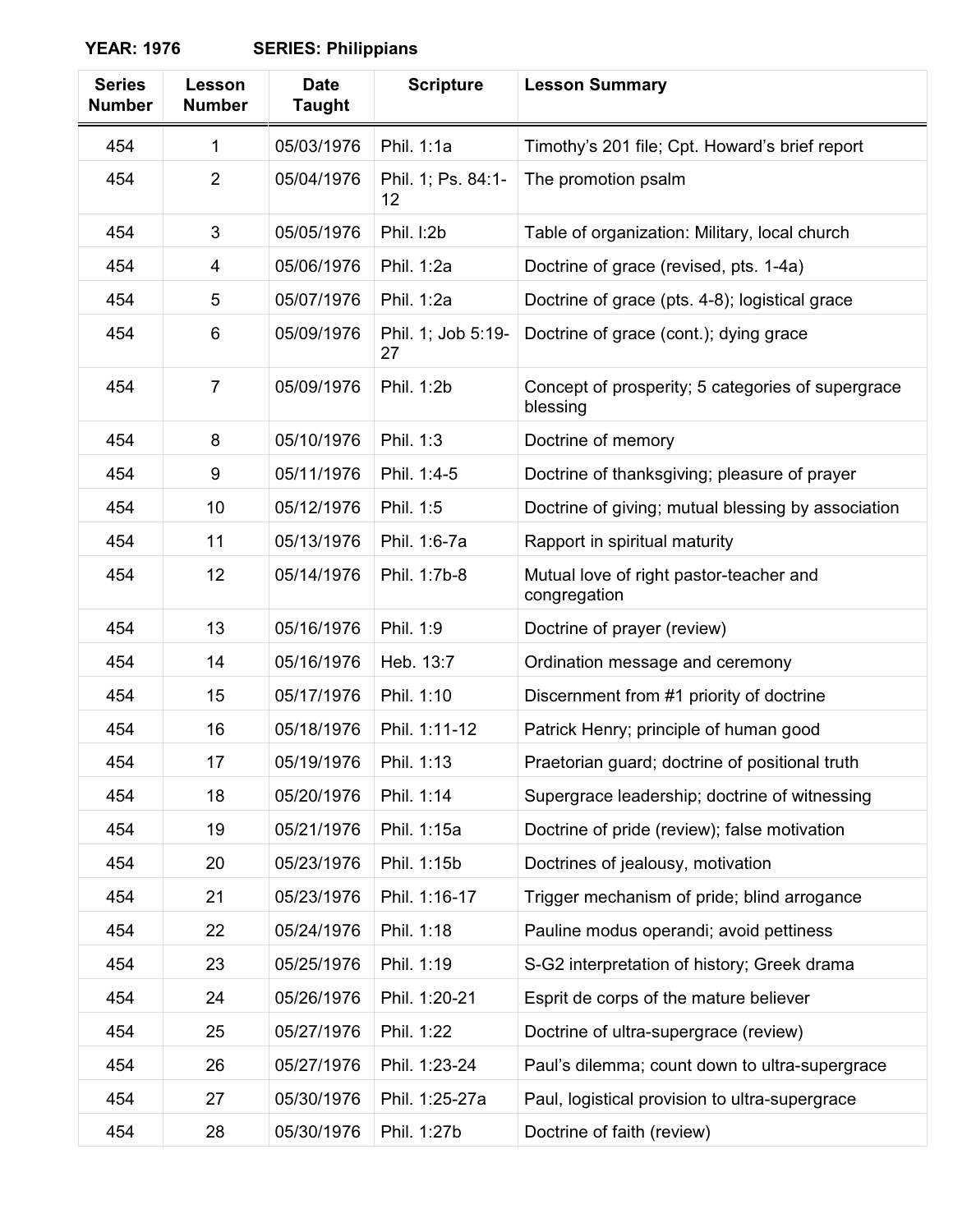## **YEAR: 1976 SERIES: Philippians**

| <b>Series</b><br><b>Number</b> | Lesson<br><b>Number</b> | <b>Date</b><br><b>Taught</b> | <b>Scripture</b>               | <b>Lesson Summary</b>                                                                  |
|--------------------------------|-------------------------|------------------------------|--------------------------------|----------------------------------------------------------------------------------------|
| 454                            | 29                      | 05/31/1976                   | Phil. 1:28-30                  | Enemies & countdown suffering of supergrace<br>believer                                |
| 454                            | 30                      | 01/19/1976                   | Gen. 4:5b                      | Nine concepts of anger (1975 Genesis #33)                                              |
| 454                            | 31                      | 05/10/1976                   | Gen. 4:21-22                   | Evil based on emotion (1975 Genesis #45)                                               |
| 454                            | 32                      | 05/24/1976                   | Gen. 4:23b-24                  | Rebuilding pride; distortion of law (1975 Genesis<br>#47)                              |
| 454                            | 33                      | 03/17/1976                   | Phil. 2:1a                     | Doctrine of category #1 love                                                           |
| 454                            | 34                      | 03/18/1976                   | Phil. 2:1b                     | Torture; doctrine of spirituality                                                      |
| 454                            | 35                      | 03/23/1976                   | Phil. 2:1c                     | Review; report on Rhodesia and South Africa                                            |
| 454                            | 36                      | 03/24/1976                   | Phil. 2:2a                     | Solzhenitsyn; doctrine of happiness (revised)                                          |
| 454                            | 37                      | 03/25/1976                   | Phil. 2:2; Luke<br>11:27-28    | Doctrine of happiness (cont.)                                                          |
| 454                            | 38                      | 03/26/1976                   | Phil. 2:2b                     | Doctrine of occupation with Christ                                                     |
| 454                            | 39                      | 03/28/1976                   | Phil. 2:3-4                    | Hypersensitivity and true sensitivity                                                  |
| 454                            | 40                      | 03/28/1976                   | Phil. 2:5-6                    | Doctrine of the deity of Jesus Christ; syllogisms                                      |
| 454                            | 41                      | 03/29/1976                   | Phil. 2:7                      | Introduction; doctrines of the virgin birth,<br>metamorphisms, hypostatic union        |
| 454                            | 42                      | 03/30/1976                   | Phil. 2:7                      | Doctrines of KENOSIS (revised), divine essence<br>(revised)                            |
| 454                            | 43                      | 03/31/1976                   | Phil. 2                        | Doctrines of KENOSIS, divine essence, attributes<br>(revised)                          |
| 454                            | 44                      | 04/01/1976                   | Phil. 2                        | Doctrine of divine essence (cont.)                                                     |
| 454                            | 45                      | 04/02/1976                   | Phil. 2:8                      | Doctrine of impeccability                                                              |
| 454                            | 46                      | 04/04/1976                   | Phil. 2:8                      | Doctrines of redemption, reconciliation, propitiation                                  |
| 454                            | 47                      | 04/04/1976                   | Phil. 2:9                      | Doctrines of resurrection, ascension and session of<br>Christ; royalty of Jesus Christ |
| 454                            | 48                      | 04/05/1976                   | Phil. 2:10                     | Genuflect; doctrine of the royal family of God                                         |
| 454                            | 49                      | 04/08/1976                   | Phil. 2:11<br>(review vs 9-10) | Doctrine of the Rapture (revised)                                                      |
| 454                            | 50                      | 04/09/1976                   | Phil. 2:12a                    | Doctrine of the Rapture (cont.); right pastor                                          |
| 454                            | 51                      | 04/11/1976                   | Phil. 2:12                     | Knowledge vs. understanding                                                            |
| 454                            | 52                      | 04/11/1976                   | Phil. 2:13-14                  | Doctrines of eternal decorations, motivation                                           |
| 454                            | 53                      | 04/12/1976                   | Phil. 2:15a                    | Doctrines of motivation, morality                                                      |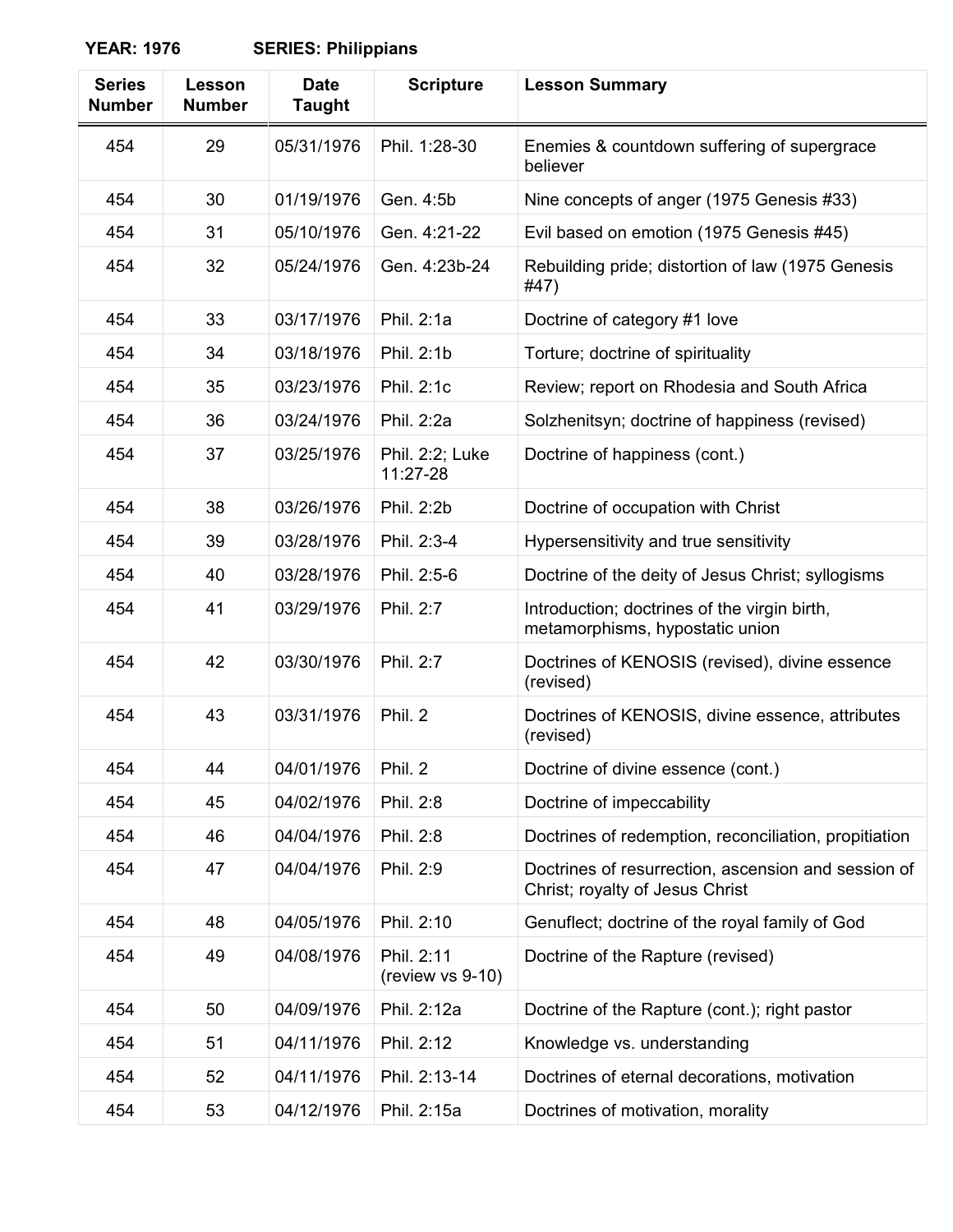## **YEAR: 1976 SERIES: Philippians**

| <b>SERIES: Philippians</b> |  |
|----------------------------|--|
|----------------------------|--|

| <b>Series</b><br><b>Number</b> | Lesson<br><b>Number</b> | <b>Date</b><br><b>Taught</b> | <b>Scripture</b>                                   | <b>Lesson Summary</b>                                                                    |
|--------------------------------|-------------------------|------------------------------|----------------------------------------------------|------------------------------------------------------------------------------------------|
| 454                            | 54                      | 04/13/1976                   | Phil. 2:15b                                        | Sin cf. evil and crime; doctrine of evil (intro);<br>the original Little Red Riding Hood |
| 454                            | 55                      | 04/14/1976                   | Phil. 2 via Luke<br>11:20-21                       | US Constitution 1 <sup>st</sup> and 2 <sup>nd</sup> amendments; evil (cont.)             |
| 454                            | 56                      | 04/15/1976                   | Phil. 2                                            | Doctrine of evil (pts. 1-16)                                                             |
| 454                            | 57                      | 04/16/1976                   | Phil. 2 via Isa.<br>45:7                           | Doctrine of evil (pt. 17); categories of SG2<br>blessings                                |
| 454                            | 58                      | 04/18/1976                   | Phil. 2 via Isa.<br>53:12                          | Jesus Christ's victory, spoils, last exhale on the<br>cross                              |
| 454                            | 59                      | 04/18/1976                   | Phil. 2 via Isa.<br>47:10-11; Matt.<br>19:27-20:16 | Doctrine of evil (pts. 18-19)                                                            |
| 454                            | 60                      | 04/19/1976                   | Phil. 2:16a                                        | Doctrine of evil (pts. 20-31); equality is evil                                          |
| 454                            | 61                      | 04/20/1976                   | Phil. 2:16b                                        | Doctrine of the Rapture; rank has its privileges<br>(RHIP)                               |
| 454                            | 62                      | 04/20/1976                   | Phil. 2:16c-17a                                    | Doctrine of running; sacrifice of the pastor-teacher                                     |
| 454                            | 63                      | 04/22/1976                   | Phil. 2:17                                         | Evils of the press; abnormal life of the pastor-<br>teacher                              |
| 454                            | 64                      | 04/23/1976                   | Phil. 2:18-20                                      | Teddy Roosevelt, Jr.; legitimate congratulations                                         |
| 454                            | 65                      | 04/25/1976                   | Phil. 2:21-22                                      | Concentration; "Interests of Jesus Christ"                                               |
| 454                            | 66                      | 04/25/1976                   | Phil. 2:23-24                                      | Concept of the prepared pastor                                                           |
| 454                            | 67                      | 04/30/1976                   | Phil. 2:25                                         | Epaphroditus, the plugger                                                                |
| 454                            | 68                      | 05/02/1976                   | Phil. 2:26-27                                      | Doctrine of the trend of temporary gifts, i.e.,<br>healing, etc.                         |
| 454                            | 69                      | 05/02/1976                   | Phil. 2:28-30                                      | Doctrine of ingredients of a good congregation                                           |
| 454                            | 70                      | 02/03/1972                   | Phil. 2:25-30                                      | Mental attitude of Epaphroditus; bona fide<br>depression of soul                         |
| 454                            | 71                      | 02/17/1972                   | Phil. 3:1-2;<br>2 Cor. 11:18-20                    | Doctrines of occupation with Christ, dogs, reverse-<br>process reversionism              |
| 454                            | 72                      | 12/19/1975                   | Phil. 3:1a                                         | Doctrine of happiness (pts. 1-3)                                                         |
| 454                            | 73                      | 12/21/1975                   | Phil. 3:1a                                         | Doctrine of happiness (cont.)                                                            |
| 454                            | 74                      | 12/21/1975                   | Phil. 3:1b                                         | Doctrine of happiness (cont.)                                                            |
| 454                            | 75                      | 12/22/1975                   | Phil. 3:2                                          | Doctrine of dogs; mutilation of grace                                                    |
| 454                            | 76                      | 12/23/1975                   | Phil. 3:3                                          | Doctrine of circumcision; tabooism                                                       |
| 454                            | 77                      | 12/24/1975                   | Phil. 3:4                                          | Intro; documentation of Paul's reversionism                                              |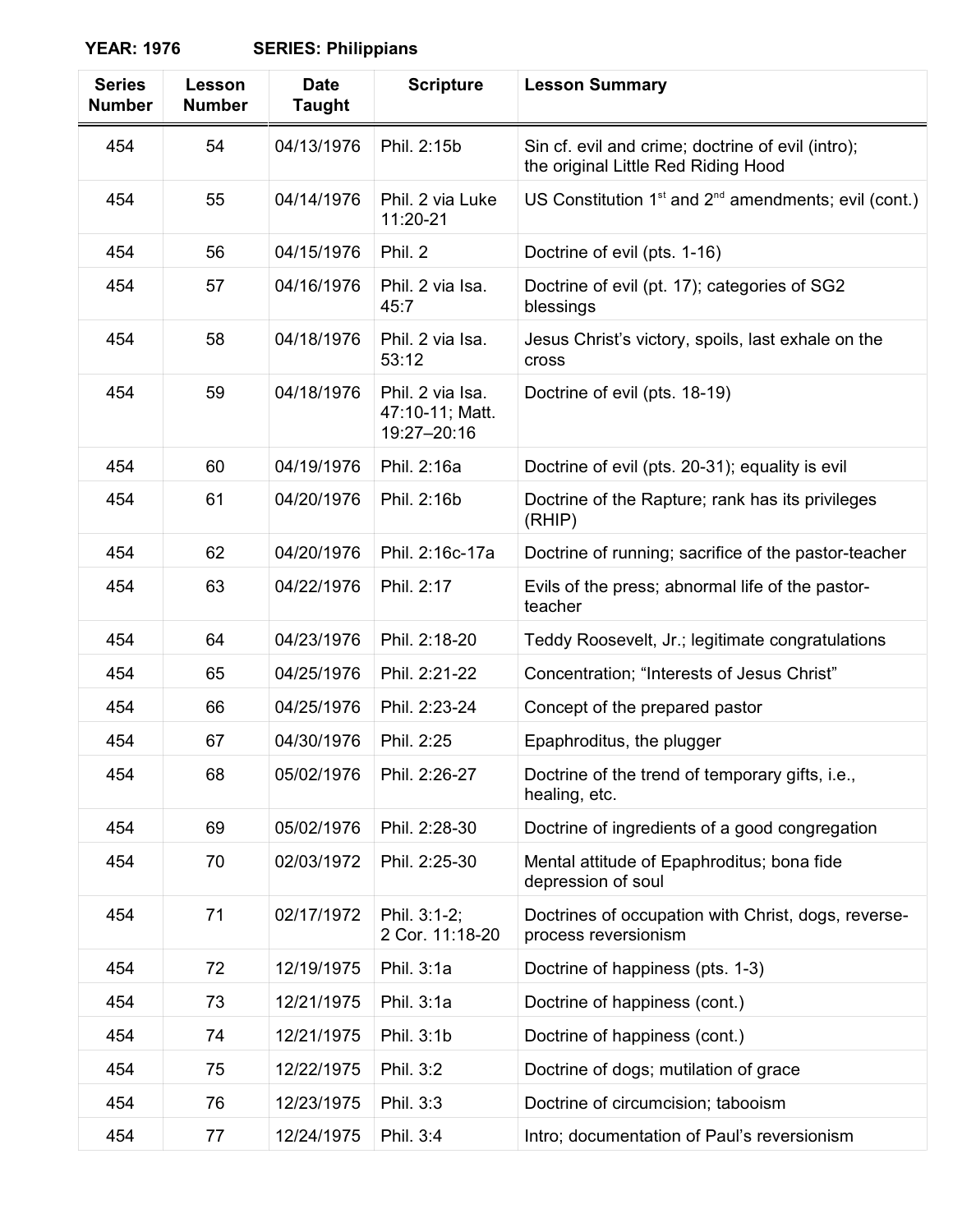## **YEAR: 1976**

| <b>SERIES: Philippians</b> |
|----------------------------|
|                            |

| <b>Series</b><br><b>Number</b> | Lesson<br><b>Number</b> | <b>Date</b><br><b>Taught</b> | <b>Scripture</b>                 | <b>Lesson Summary</b>                                                    |
|--------------------------------|-------------------------|------------------------------|----------------------------------|--------------------------------------------------------------------------|
| 454                            | 78                      | 12/25/1975                   | Phil. 3 via 2 Tim.<br>$4:5 - 8a$ | Final objective: ultra-supergrace (SG-2)                                 |
| 454                            | 79                      | 12/26/1975                   | Phil. 3 via 2 Tim.<br>4:8        | Doctrine of surpassing grace (SG-3)                                      |
| 454                            | 80                      | 12/28/1975                   | Phil. 3 via 2 Tim.<br>4          | Three wreath decorations - SG-3                                          |
| 454                            | 81                      | 12/28/1975                   | Phil. 3:4-7                      | Human celebrityship                                                      |
| 454                            | 82                      | 12/29/1975                   | Phil. 3:8                        | Doctrine of dung                                                         |
| 454                            | 83                      | 12/30/1975                   | Phil. 3:9-11                     | Grace orientation parenthesis for supergrace<br>believers                |
| 454                            | 84                      | 12/31/1975                   | Phil. 3:12                       | Paul anticipates ultra SG-2                                              |
| 454                            | 85                      | 01/01/1976                   | Phil. 3:13-15                    | Test of mental attitude before ultra-supergrace                          |
| 454                            | 86                      | 01/02/1976                   | Phil. 3:15b                      | Doctrine of mental attitude; technical vocabulary                        |
| 454                            | 87                      | 01/04/1976                   | Phil. 3:16                       | Importance of discipline; authority of original Canon                    |
| 454                            | 88                      | 01/04/1976                   | Phil. 3:17                       | Spiritual chain of command; right pastor-teacher;<br>doctrine of walking |
| 454                            | 89                      | 01/05/1976                   | Phil. 3:18                       | Opposition from reversionists                                            |
| 454                            | 90                      | 01/06/1976                   | Phil. 3:19a                      | Doctrines of enemyship, sin unto death (part 1)                          |
| 454                            | 91                      | 01/07/1976                   | Phil. 3:19b                      | Doctrines of sin unto death (part 2), emotions                           |
| 454                            | 92                      | 01/08/1976                   | Phil. 3:19c-21                   | Mechanics of reversionism                                                |
| 454                            | 93                      | 02/18/1976                   | Phil. 4:1a                       | Doctrines of royalty of Jesus Christ, royal family<br>(partial)          |
| 454                            | 94                      | 02/19/1976                   | Phil. 4:1b                       | Doctrine of surpassing grace (SG-3)                                      |
| 454                            | 95                      | 02/20/1976                   | Phil. 4:2-3                      | Doctrines of mental attitude, the book of life                           |
| 454                            | 96                      | 02/22/1976                   | Phil. 4:4; 1 John<br>1:4         | Doctrine of happiness (revised pts. 1-3)                                 |
| 454                            | 97                      | 02/22/1976                   | Phil. 4                          | Doctrine of happiness (pts. 4-8)                                         |
| 454                            | 98                      | 02/23/1976                   | Phil. 4 via Matt.<br>$5:3-8$     | Doctrine of happiness (pt. 9)                                            |
| 454                            | 99                      | 02/24/1976                   | Phil. 4; Matt. 5:9-<br>11        | Doctrine of happiness; opposition to ultra-<br>supergrace believer       |
| 454                            | 100                     | 02/25/1976                   | Phil. 4; Matt.<br>$5:12-14$      | Doctrine of happiness (pt. 9); elections; salt                           |
| 454                            | 101                     | 02/26/1976                   | Phil. 4:5-6                      | Doctrine of thanksgiving                                                 |
| 454                            | 102                     | 02/29/1976                   | Phil. 4:7                        | Doctrine of ultra-supergrace (US-G2)                                     |